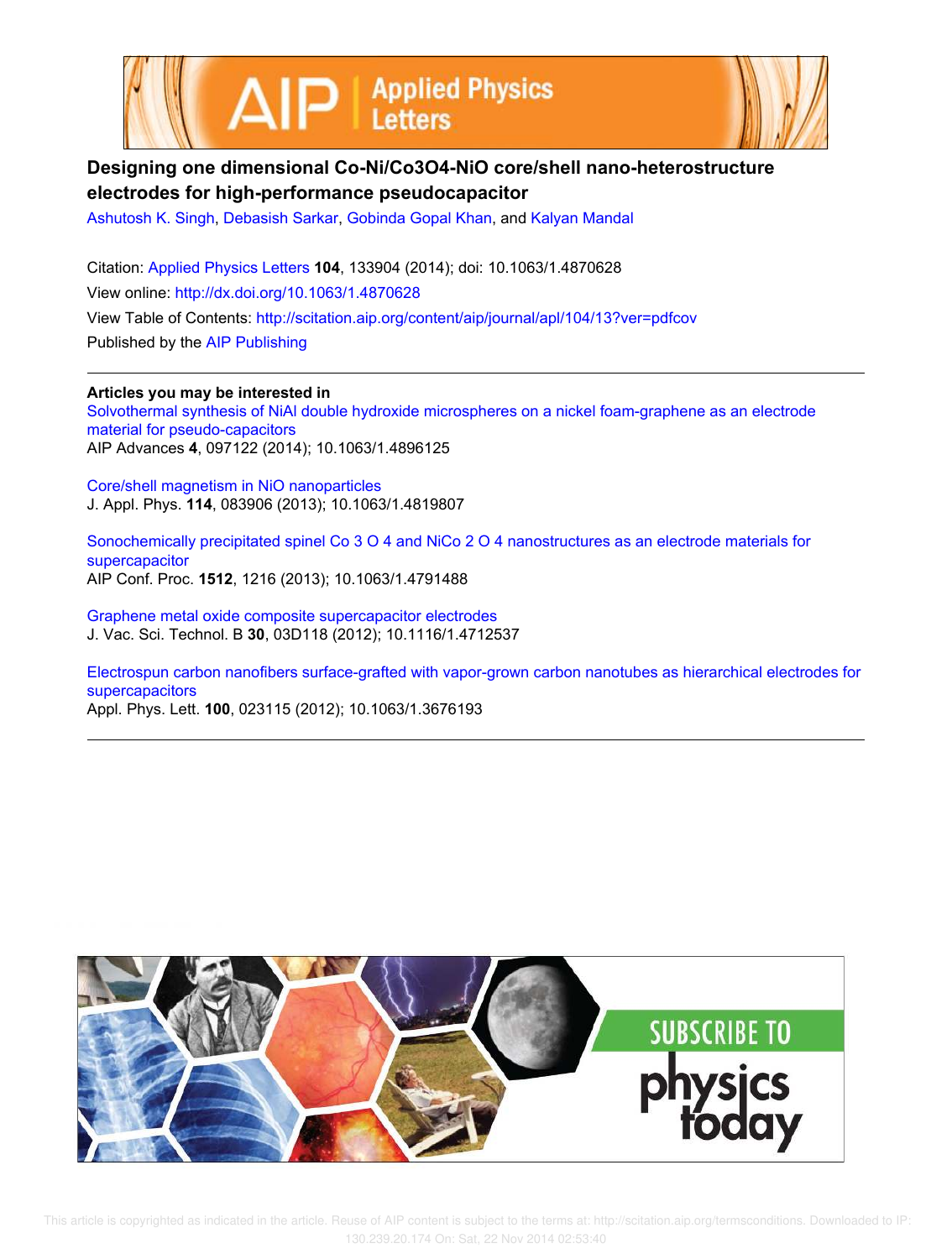

## Designing one dimensional Co-Ni/Co<sub>3</sub>O<sub>4</sub>-NiO core/shell nano-heterostructure electrodes for high-performance pseudocapacitor

Ashutosh K. Singh,<sup>1,a),b)</sup> Debasish Sarkar,<sup>1,2,b),c)</sup> Gobinda Gopal Khan.<sup>3,b),d)</sup> and Kalyan Mandal<sup>1,e)</sup>

 ${}^{1}$ Department of Condensed Matter Physics and Material Sciences, S. N. Bose National Centre for Basic Sciences, Block JD, Sector III, Salt Lake City, Kolkata 700 098, India

<sup>2</sup>Solid State and Structural Chemistry Unit, Indian Institute of Science, Bangalore 560012, India  $^3$ Centre for Research in Nanoscience and Nanotechnology, University of Calcutta, Technology Campus, Block JD2, Sector III, Salt Lake City, Kolkata 700 098, India

(Received 12 March 2014; accepted 25 March 2014; published online 4 April 2014)

A high-performance supercapacitor electrode based on unique 1D  $Co-Ni/Co_3O_4-NiO$  core/shell nano-heterostructures is designed and fabricated. The nano-heterostructures exhibit high specific capacitance (2013 F  $g^{-1}$  at 2.5 A  $g^{-1}$ ), high energy and power density (23 Wh kg<sup>-1</sup> and 5.5 kW kg<sup>-1</sup>, at the discharge current density of 20.8 A  $g^{-1}$ ), good capacitance retention and long cyclicality. The remarkable electrochemical property of the large surface area nano-heterostructures is demonstrated based on the effective nano-architectural design of the electrode with the coexistence of the two highly redox active materials at the surface supported by highly conducting metal alloy channel at the core for faster charge transport. © 2014 AIP Publishing LLC. [http://dx.doi.org/10.1063/1.4870628]

Supercapacitors (SCs) have drawn immense attention as the promising candidates for the next generation power sources in portable electronics because of their higher power density, faster charge/discharge process, and longer lifetime; complementary to the energy storage devices, such as rechargeable batteries and fuel cells.<sup> $1-3$ </sup> Recently, redoxactive transition-metal oxides (TMOs) such as  $RuO<sub>2</sub>$ , MnO<sub>2</sub>,  $Fe<sub>2</sub>O<sub>3</sub>$ , NiO, and  $Co<sub>3</sub>O<sub>4</sub>$  are demonstrated as the emerging electrode materials for pseudocapacitors because of their high specific capacitances and excellent reversibility arising from the fast and reversible Faradaic reactions.<sup>1,2</sup> Although the poor conductivity, poor cycling stability, and sometimes high cost (for  $RuO<sub>2</sub>$ ) have become the challenging concerns to fabricate transition-metal oxide based pseudocapacitors.<sup>1</sup> In this context, selection of specific materials as well as the proper nano-engineering design of the electrode are very effective to fabricate high performance SCs. As the high cost of  $RuO<sub>2</sub>$  limits its practical applications, among the other TMOs, Co<sub>3</sub>O<sub>4</sub>, and NiO could have been ideal alternative for the SCs electrode because of their high theoretical capacitances (3560 and 2573 F  $g^{-1}$ , respectively), availability, stability, and relatively low cost. It is also well studied that the nano-architectures with large active surface area, short ion transport pathway, and good electronic conductivity could improve the performance of SCs. In this backdrop, recently, 1D hybrid nanostructures based on  $Co<sub>3</sub>O<sub>4</sub>$  and NiO and their mixed and complex oxides (binary and ternary) have been demonstrated as the promising  $SCs$  electrodes. $4-15$  Still there are ample opportunities to go for the effective nano-engineering design of the SC electrodes based on  $Co<sub>3</sub>O<sub>4</sub>$  and NiO in a most facile way with remarkably improved performance.

Here, we report the electrochemical properties of the 1D hybrid nano-architecture of  $Co<sub>3</sub>O<sub>4</sub>$ -NiO mixed oxide nano-shell grown on Co-Ni metal alloy core nanowires (i.e.,  $Co-Ni/Co_3O_4-NiO$  core/shell nano-heterostructures). This unique nano-architecture of the hybrid metal oxides has been chosen as anticipation with the high specific capacitance as well as high energy and power density of the  $Co<sub>3</sub>O<sub>4</sub>$  and NiO based SCs. The 1D Co-Ni/Co<sub>3</sub>O<sub>4</sub>-NiO core/shell nano-heterostructures have two different redox active oxides with large active surface to serve as the electrode. The thin mixed-oxide layer will provide the short ion transport path, whereas the metal alloy core will act as the fast electron conducting channel to the current collector.

The electrode containing high density ordered arrays of 1D  $Co-Ni/Co_3O_4-NiO$  core/shell nano-heterostructures has been fabricated by controlled high temperature oxidation of Co-Ni alloy nanowires (NWs) grown via template assisted electrodeposition technique by using the highly ordered nanoporous anodic aluminium oxide (AAO) as template, as described elsewhere<sup>15</sup> (see supplementary material<sup>16</sup>). Fig. 1 schematically shows the two-step fabrication of the 1D Co-Ni/Co<sub>3</sub>O<sub>4</sub>-NiO core/shell nano-heterostructures: (1) electrodeposition of the arrays of Co-Ni NWs in AAO and (2) controlled high temperature oxidation of Co-Ni NWs in air atmosphere. The unique feature of this technique is that individual nano-heterostructure in the electrode has its own contact with the current collector (Au), which results the enhanced charge transfer kinetics.

Fig.  $2(a)$  shows the field emission scanning electron microscopy (FESEM) image of the as-prepared Co-Ni/  $Co<sub>3</sub>O<sub>4</sub>$ -NiO core/shell nano-heterostructures having uniform diameter ( $\sim$ 150 nm). Inset of Fig. 2(a) indicates that the surface of nano-heterostructures is very rough and porous compared to that of the Co-Ni NWs (see Fig. S1, supplementary material<sup>16</sup>), which will further increase the active surface area of the electrode. The transmission electron microscopy

a)Email: ashuvishen@gmail.com

b)A. K. Singh, D. Sarkar, and G. G. Khan contributed equally to this work. c)Email: deb.sarkar1985@gmail.com

d)Author to whom correspondence should be addressed. Electronic mail: gobinda.gk@gmail.com. Tel.: +91 (033) 2335 0067.

e)Email: kalyan@boson.bose.res.in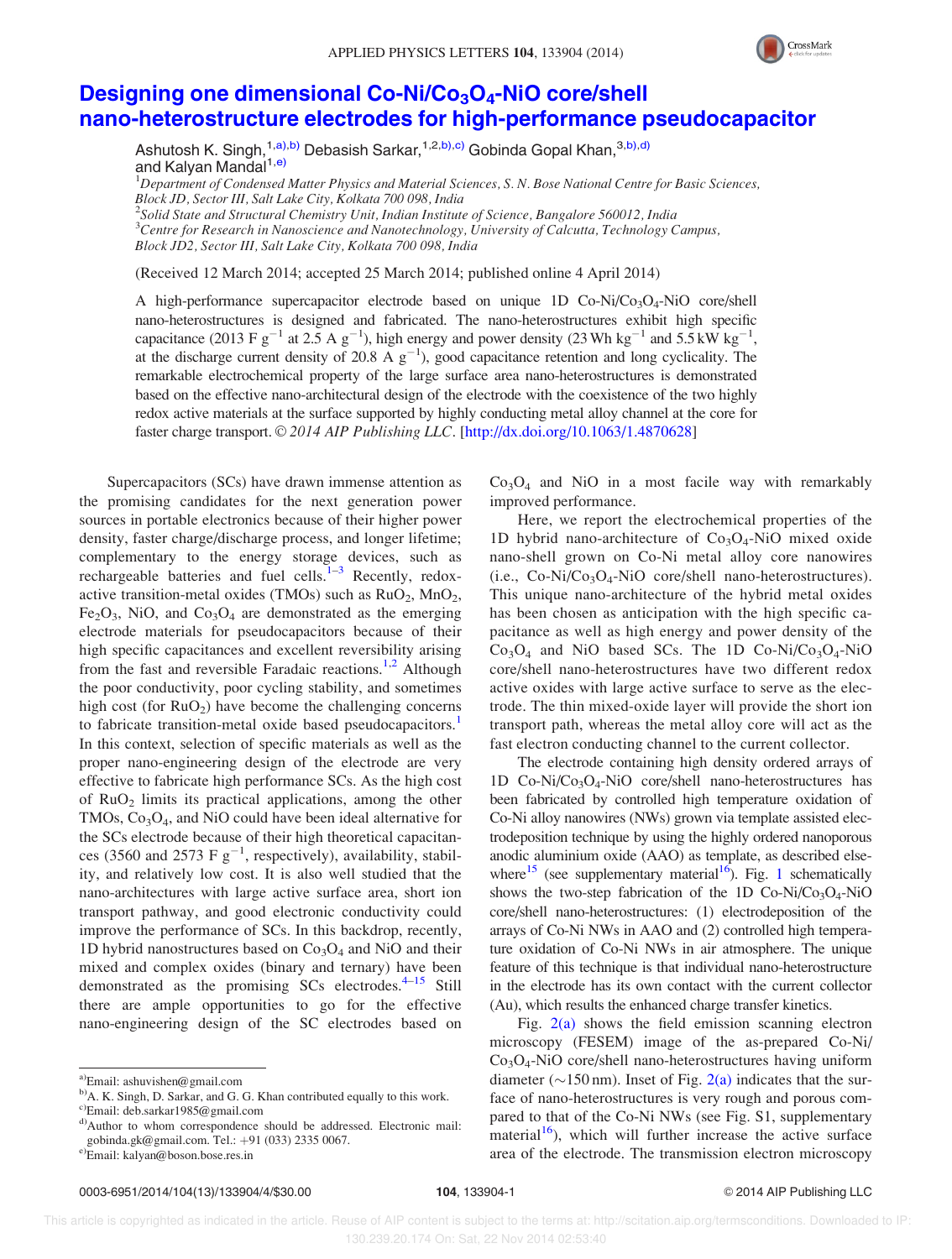

FIG. 1. Schematic overview of the preparation of Co-Ni/Co<sub>3</sub>O<sub>4</sub>-NiO core/shell nano-heterostructures.

(TEM) [Fig.  $2(b)$ ] and energy filtered TEM (EFTEM) [Fig.  $2(d)$ ] micrographs of the Co-Ni/Co<sub>3</sub>O<sub>4</sub>-NiO core/shell nano-heterostructures clearly show the formation the uniform nano-layer ( $\sim$ 25–30 nm) of Co<sub>3</sub>O<sub>4</sub>-NiO on Co-Ni metal alloy core. Formation of a good quality nano-heterostructures with uniform chemical composition is also evident from Fig.  $2(d)$ . Selected area electron diffraction (SAED) pattern [inset of Fig. 2(b)] and high resolution TEM (HRTEM) image [Fig. 2(c)] confirm the polycrystalline nature of the nano-heterostructures. The HRTEM micrograph with  $d$ -spacing of 0.28, 0.14, and 0.24 nm correspond to the (111) NiO,  $(220)$  NiO, and  $(220)$  Co<sub>3</sub>O<sub>4</sub>, respectively. The x-ray diffraction pattern of nano-heterostructures also shows its polycrystalline nature (see Fig. S2, supplementary material $16$ ). The XRD pattern consists of peaks that correspond to the core containing Co and Ni and shell nanolayer which contains NiO and  $Co<sub>3</sub>O<sub>4</sub>$  and also the metallic Au layer underneath the nano-heterostructures. The energy-dispersive x-ray spectroscopy (EDS) spectrum confirms the presence of Co, Ni, and O in the nano-heterostructures, where the Co:Ni ratio is found to be 1.3:1 in  $Co<sub>3</sub>O<sub>4</sub>$ -NiO mixed oxides (see Fig. S3, supplementary material $16$ ).

Electrochemical properties of the  $Co-Ni/Co_3O_4-NiO$ core/shell nano-heterostructures electrode was studied by



FIG. 2. (a) and inset of (a): FESEM micrographs, (b) TEM and SAED pattern (inset of (b)), (c) HRTEM image, and (d) EFTEM micrographs of the Co-Ni/Co<sub>3</sub>O<sub>4</sub>-NiO core/shell nano-heterostructures.

cyclic voltammetry (CV) and galvanostatic (GV) charge/discharge method by using a three-electrode system, where the nano-heterostructures as working electrode was dipped in 1M KOH aqueous solution at room temperature. The Ag/AgCl and Pt wire were used as reference and counter electrodes, respectively. Fig.  $3(a)$  shows the CV curves of the as-prepared nano-heterostructures, recorded at different scan rates  $(2-100 \text{ mV s}^{-1})$  within the voltage window of 0.1–0.5 V. Each CV loop characterized by oxidation and reduction peaks demonstrates the pseudocapacitive behaviour of the nano-heterostructures, which is quite different from the rectangular CV loops owing to the formation of Helmholtz layer in electrical double layer capacitors (EDLCs). The redox peaks observed for all scan rates are associated with the surface or near surface based Faradic reactions as governed by the equations:<sup>1,10</sup> Co<sub>3</sub>O<sub>4</sub> + H<sub>2</sub>O  $+ \text{OH}^- \leftrightarrow 3\text{CoOOH} + \text{e}^-$  and  $\text{NiO} + \text{OH}^- \leftrightarrow \text{NiOOH} + \text{e}^-$ . The charging process involves the oxidization of  $Co^{2+}$  and  $Ni^{2+}$  into  $Co^{3+}$  and  $Ni^{3+}$ , respectively, with the movement of the corresponding electrons towards the current collector (Au) through the electrode; while discharging involves subsequent reduction of metal ions from  $+3$  oxidation state to  $+2$  state followed by the electron transport in reverse direction. Good kinetic reversibility characteristics of the electrode are confirmed from the highly symmetric nature of the redox peaks of the CV curves taken at different scan rates. $17,18$  This observation also reveals the high cyclability of the electrode. The increase of current with increasing scan rate is quite obvious because during the fast scanning, the diffusion layer cannot extend far from the electrode surface, thus facilitating higher electrolyte flux towards the electrode leading to higher value of current which is in contrary to the case at lower scan rates where the large width of the diffusion layer significantly reduces the electrolyte flux and hence the current. However, the linear relation between the peak current (*I*) of CV loops and the square root of scan rate  $(f^{1/2})$ observed for nano-heterostructures at different scan rates (see Fig. S4, supplementary material<sup>16</sup>) demonstrates the fast electron transfer during redox reactions, indicating the superior performance of the nano-heterostructures as SC electrode.<sup>19</sup> This high rate performance can be attributed to the rough and porous structure of the electrode materials which can store the electrolytic ions effectively to facilitate ion movement and also shortens the ion diffusion path to the interiors of the electrode even at higher scan rates.

 This article is copyrighted as indicated in the article. Reuse of AIP content is subject to the terms at: http://scitation.aip.org/termsconditions. Downloaded to IP: 130.239.20.174 On: Sat, 22 Nov 2014 02:53:40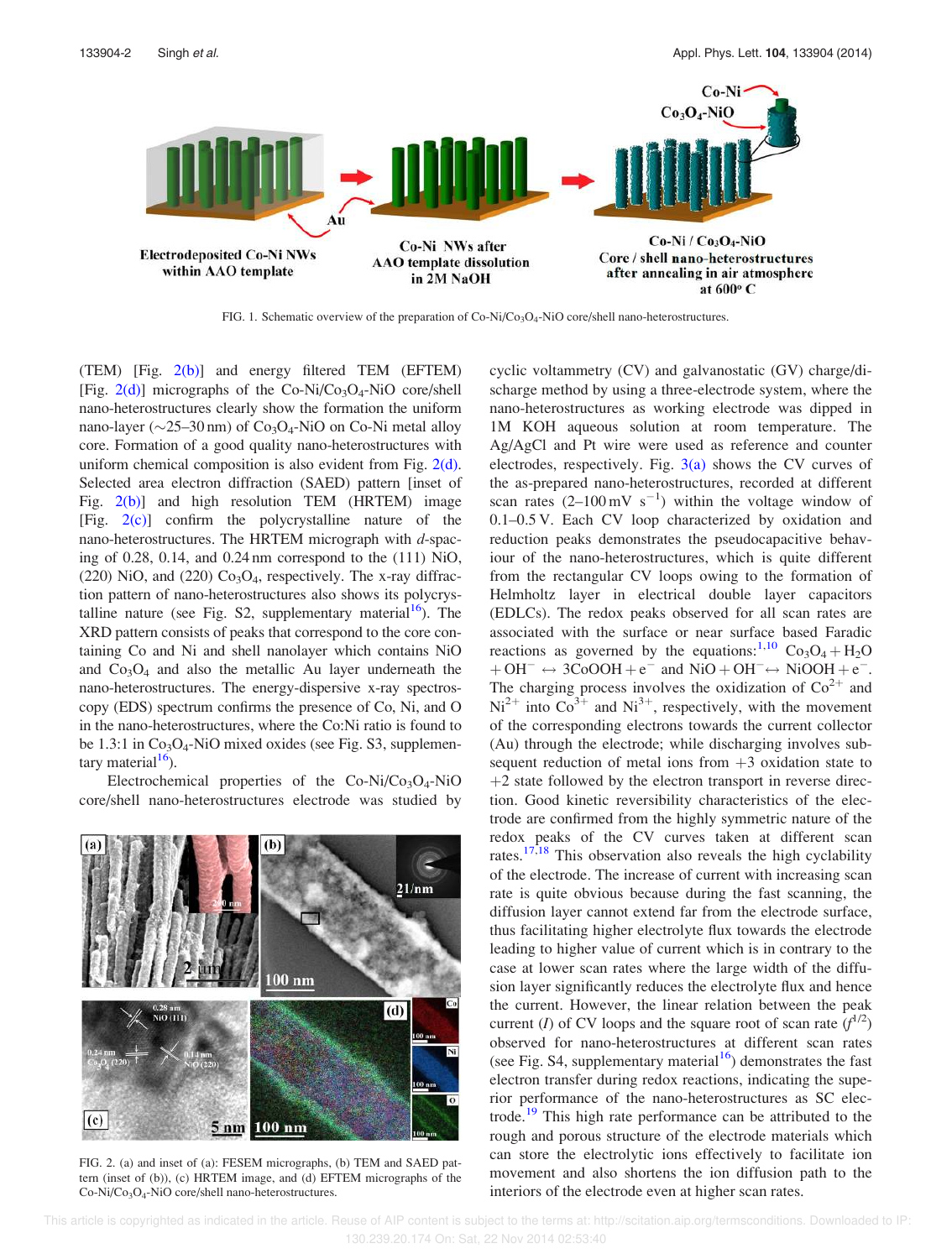

FIG. 3. (a) Cyclic voltammograms of the nano-heterostructures electrode recorded at different scan rates. (b) Galvanostatic charge/discharge curves of the nano-heterostructures electrode recorded at different constant current densities. (c) Areal capacitance and specific capacitance calculated from the charge/discharge curves as a function of current density. (d) Variation of power density and energy density of the nano-heterostructures as a function of current density.

Fig. 3(b) shows the typical constant current GV charge/ discharge curves of the nano-heterostructures electrode at different current densities  $(2.5-21 \text{ A g}^{-1})$  within the voltage window of 0.1–0.5 V. The symmetric nature of the curves suggests excellent electrochemical characteristics of the nano-heterostructures manifested by reversible redox reactions. All the charge/discharge curves of the nanoheterostructures exhibit low IR drop which can be attributed to the special core/shell design of the electrode material and also due to the binder-free direct contact of nanoheterostructures with the current collector that significantly reduces the interfacial resistance. The symmetric nature of the cycling curves remains unaltered even when the current density reaches as high as 21 A  $g^{-1}$ , which indicates very high rate stability of the electrode. From the discharging curves, the specific and areal capacitances are calculated by the formulas,  $C_{sp} = I\Delta t/m\Delta V$  and  $C_a = I\Delta t/a\Delta V$ , respectively (where *I* is the discharge current,  $\Delta t$  is the discharging time,  $\Delta V$  is the potential window excluding the IR drop region, m is the mass of the active material, i.e., the total mass of the nano-heterostructures, here loading density of nanoheterostructures is 0.376 mg cm<sup>-2</sup> and *a* is the surface area of working electrode) and their variation with current density is shown in Fig. 3(c). Maximum value of  $C_{sp}$  of nanoheterostructures electrode is found to be nearly 2013 F  $g^{-1}$  at the current density of 2.5 A  $g^{-1}$  and the corresponding  $C_a$  of the nano-heterostructures electrode is 738 mF cm<sup>-2</sup> at an equivalent current density of 0.94 mA  $cm^{-2}$ . The capacitance of the Co-Ni mixed oxide is found comparable  $(NiCo<sub>2</sub>O<sub>4</sub>)$ nanosheet/carbon fabric,<sup>4</sup> Ni-Co oxide  $NWs/TiO_2^5$  and even much better than the values reported for other such Co/Ni based oxide composites, such as  $NiCo<sub>2</sub>O<sub>4</sub>$  nanorods and nanosheets/carbon fibber,<sup>1</sup> Ni-Co oxides,<sup>6</sup> nanoporous NiO film,<sup>7</sup> mesoporous NiO,<sup>8</sup> spherical porous NiO,<sup>9</sup> mesoporous  $Co_2O_3$  NWs,<sup>10</sup>  $Co_3O_4$  NWs@carbon paper,<sup>11</sup>  $NiCo<sub>2</sub>O<sub>4</sub>$  nano-needle,<sup>12</sup> NiCo<sub>2</sub>O<sub>4</sub> NWs.<sup>13,14</sup> However, the  $C_{sp}$  of the nano-heterostructures remains 1040 F g<sup>-1</sup> even

when the current density increases as high as  $20.8 \text{ A g}^{-1}$ , implying that it can retain  $\sim$  51.67% of its initial capacitance when the current density is increased by almost 8.5 times. This high specific capacitance with impressive rate capability, i.e., excellent capacitive performance of the nano-heterostructures is mainly due to the large surface area nano-architectural design of the electrode having good electrochemical utilization of two highly redox active materials together with high electrical conductivity provided by the metal alloy core. Here, the high surface area of the nano-heterostructure electrode (due to the presence of nano-porous oxide shell layer) provides significantly large platform for the fast charge intercalation/deintercalation within the electrode material during the faradic reactions, whereas, the highly conductive core helps for faster electron transport that have been generated through redox reactions, to the current collector, thus promoted relatively high rate capability. Moreover, this thin porous oxide layer facilitates electrolytic ion and electron transport to the interiors of the electrode material, resulting higher electrochemical performance.

The energy and power densities calculated by the formulas,  $E = \frac{1}{2}C_{sp}(\Delta V)^2$  and  $P = E/\Delta t$ , respectively (where "E (Wh kg<sup>-1</sup>)," "C<sub>sp</sub> (F g<sup>-1</sup>)," " $\Delta V$  (V)," " $\Delta t$  (s)," and "P (kW kg-1 )" are the energy density, specific capacitance, potential window of discharge, discharging time, and power density, respectively.) from the charge-discharge curves at different current densities are plotted in Fig. 3(d). The energy density of the nano-heterostructures electrode decreases from 44.7 to 23 Wh  $\text{kg}^{-1}$ , when the power density for the same increases from  $0.5$  to  $5.6 \text{ kW} \text{ kg}^{-1}$ , as the discharge current density increased from 2.5 to 20.8 A  $g^{-1}$ . The nano-heterostructures SC maintains high power density without much reduction in energy density, which is found better than reported previously for:  $\text{NiO}_x^2$ <sup>20</sup>  $\text{Ni(OH)}_2$ <sup>21</sup>  $\text{CoO}_x^2$ <sup>22</sup>  $Co(OH)_2^{23}$  based SC electrodes.

The nano-heterostructures also exhibit excellent electrochemical cycling stability beyond 3000 cycles carried out at a current density of 2.5 A  $g^{-1}$ , with a negligible decay